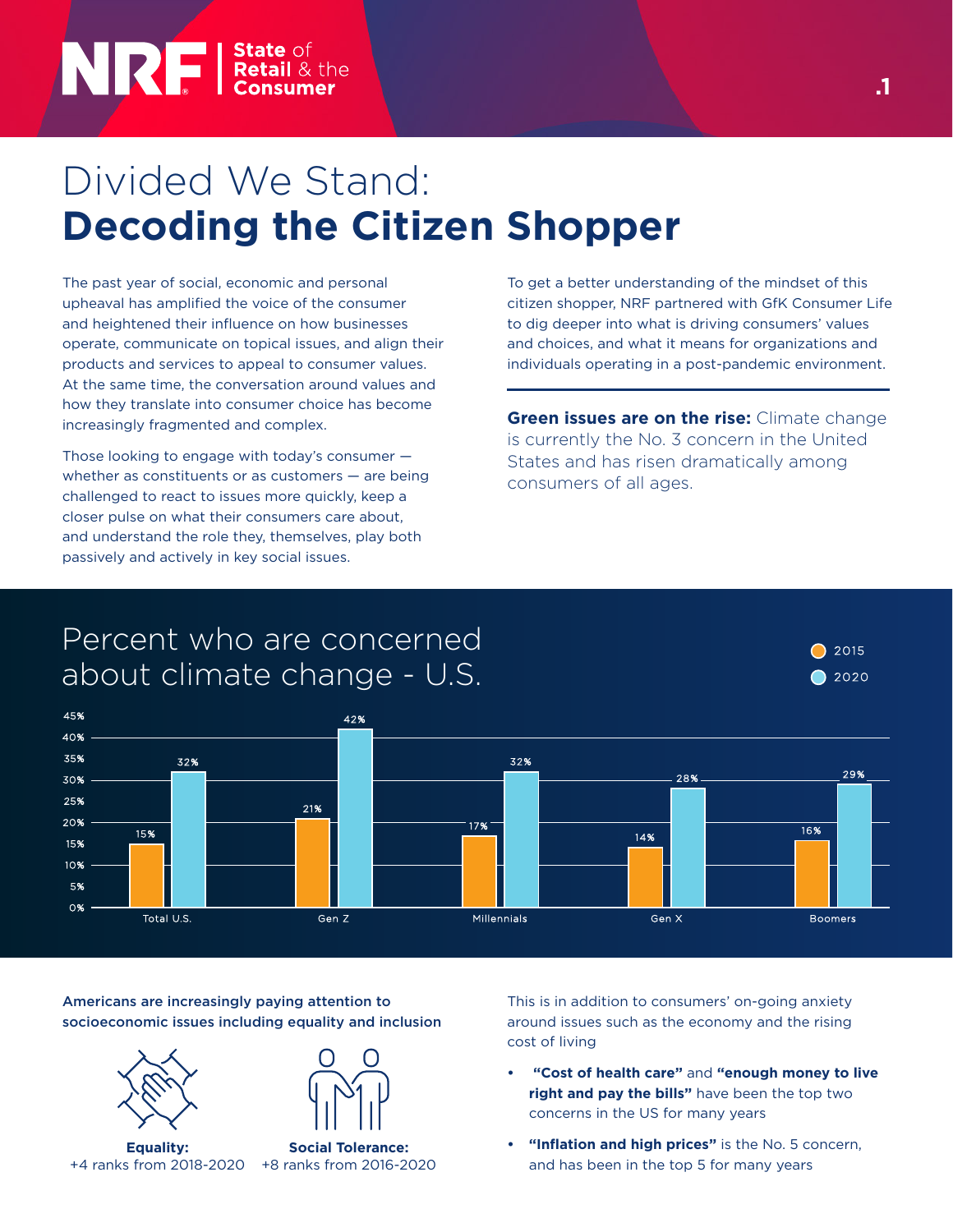# **NRF** *State* of **Retail & the**

### At the same time, however, Americans are becoming more fragmented and siloed in their beliefs than ever before.

Less than half (49%) of Americans agree **"it's important to be exposed to points of view different from my own."** And interest in others' viewpoints has declined in the most populated areas of the country.



Even the momentum around values like social tolerance breaks down differently among some segments of the country.

### Value Shifts

 $\blacksquare$  Increase  $\blacksquare$  Decrease

| SOCIAL TOLERANCE<br>(rank on a list of 57) | Total U.S.     | Gen Z         | <b>Millennials</b> | Gen X           | <b>Boomers</b>      | Urban          | Suburban, | Rural            |
|--------------------------------------------|----------------|---------------|--------------------|-----------------|---------------------|----------------|-----------|------------------|
| 2016                                       | 221            | 13            | 18                 | 17              | 23                  | 17             | 18        | 29               |
| 2020                                       | $14 \triangle$ | $14 \sqrt{ }$ | $14 \triangle$     | 21 <sub>V</sub> | $19 \blacktriangle$ | $13 \triangle$ | 20V       | $11$ $\triangle$ |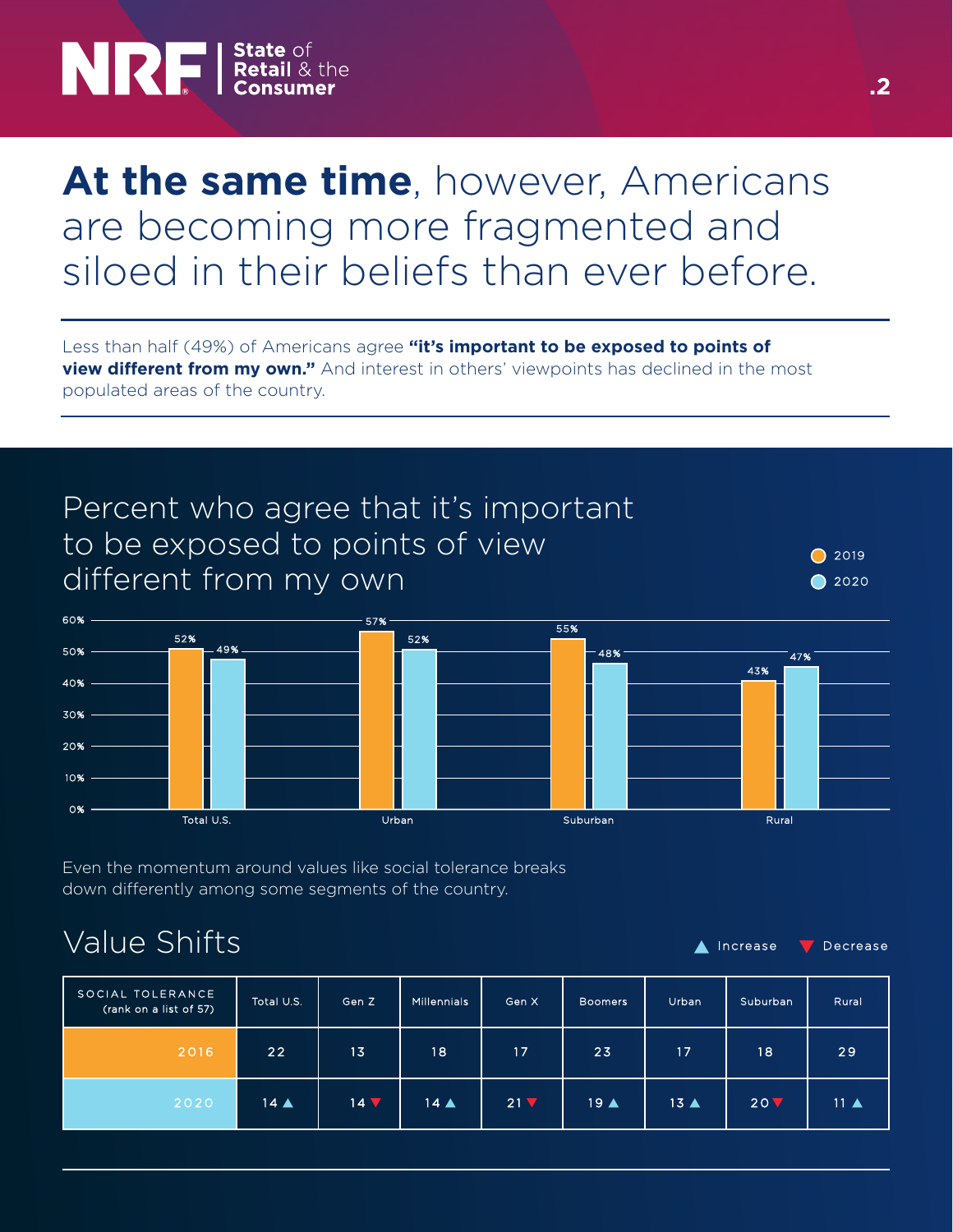## **NRE** *Retail* & the

### **Brands and retailers** see these values play out in real time as conscience-driven consumers vote with their wallets and their beliefs.

**67% of Americans would avoid buying certain brands** based on the organizations' stance on political or social positions.

#### **Spotlight on sustainability**

- Escalating environmental threats have pushed Americans to be more conscious about how green they are in their daily lives, ultimately making them more discerning about the brands they choose to support.
	- of Americans feel it's 77% important that companies take environmentally responsible actions **+8 pts from 2010-2020** of Americans believe 44% the government, not individuals, should address environmental problems **+7 pts from 2010-2020**
- The seriousness of climate change and other environmental concerns have not been disrupted by the pandemic. In fact, a recent survey found that more than half (53%) of consumers report being more concerned about the environment and nature than they were a year ago and 44% say the pandemic has spurred them to take a more active stance on environmental causes.

The top five environmental areas consumers want brands to focus on right now are:

42%



Recyclable packaging

Avoiding plastic waste



Minimizing air/water pollution in manufacturing



Conserving natural 31% Conservir

29%

Reducing food waste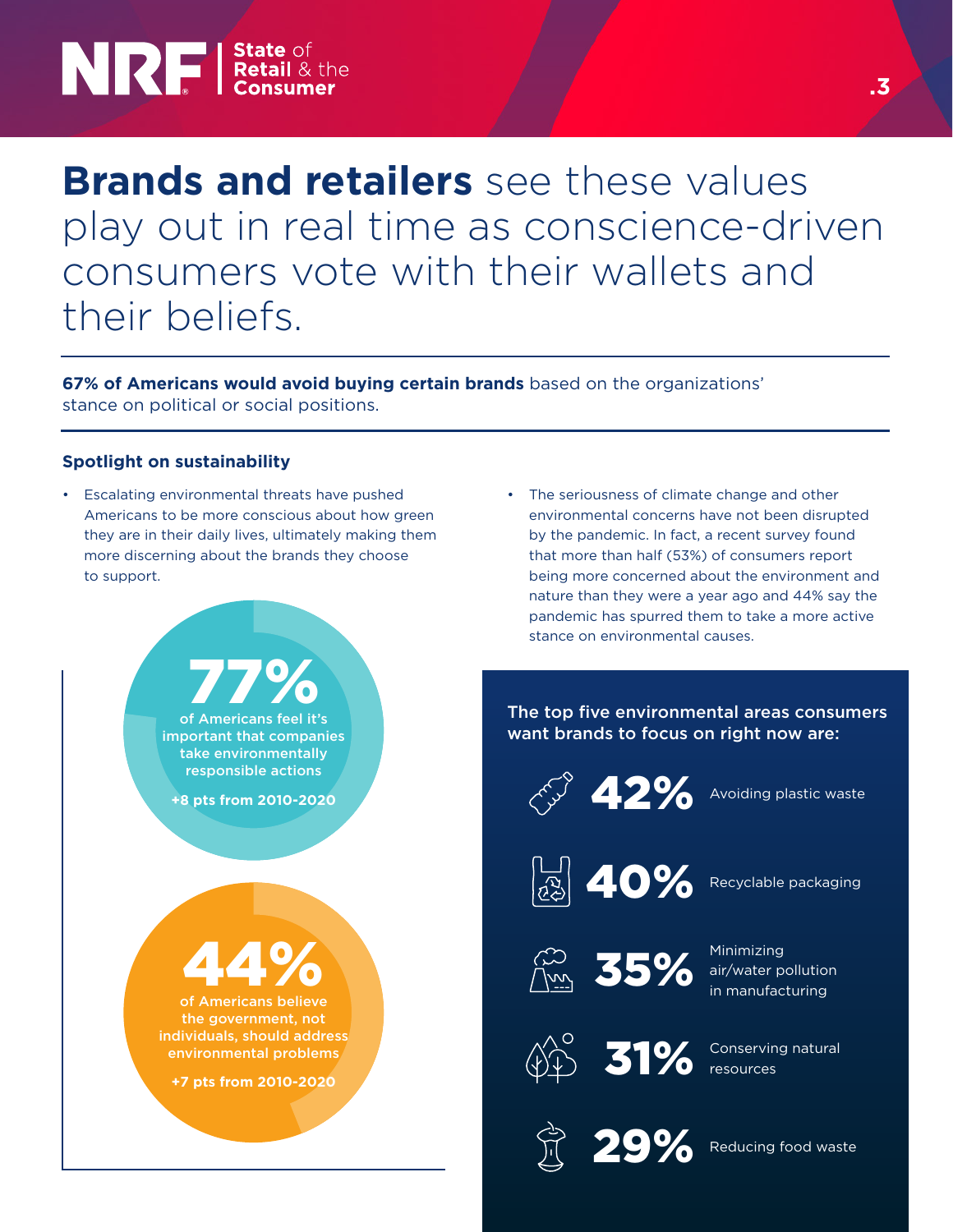## **NRF** *State* of<br> **Retail** & the

### **This emergence of the citizen shopper**  creates new challenges, previously reserved for political actors in the public sector, for retailers and other consumerfacing industries.

Consumer expectations for brands vary widely across ideologies. Those who self-identify as conservative are more likely to say they expect brands to take a more passive approach to issues compared with those on the liberal side of the spectrum who look for brands to take an active stance.



#### **The path forward**

Success in retail has always been linked to understanding what attracts and motivates your customer. But today's shopper does not fit neatly into a single mold. In addition to well-known segments like Soccer Moms or NASCAR Dads, today's citizen shopper also encompasses Zoom Moms, Geriatric Millennials and Zoomers, among others. And, even within these groups there are nuances and competing concerns. Further complicating this is the episodic

nature of the values conversation as well as the tension that many organizations face as they re-examine their own stance on social and political issues.

While there is not yet a firm answer on how partisan or "divided" the future of shopping will be, it is clear the playbook for customer-centricity has been forever changed. Navigating the evolving consumer landscape requires moving beyond the realm of goods and services and building a deeper understanding of the individual issues, motivations and values of the citizen shopper.